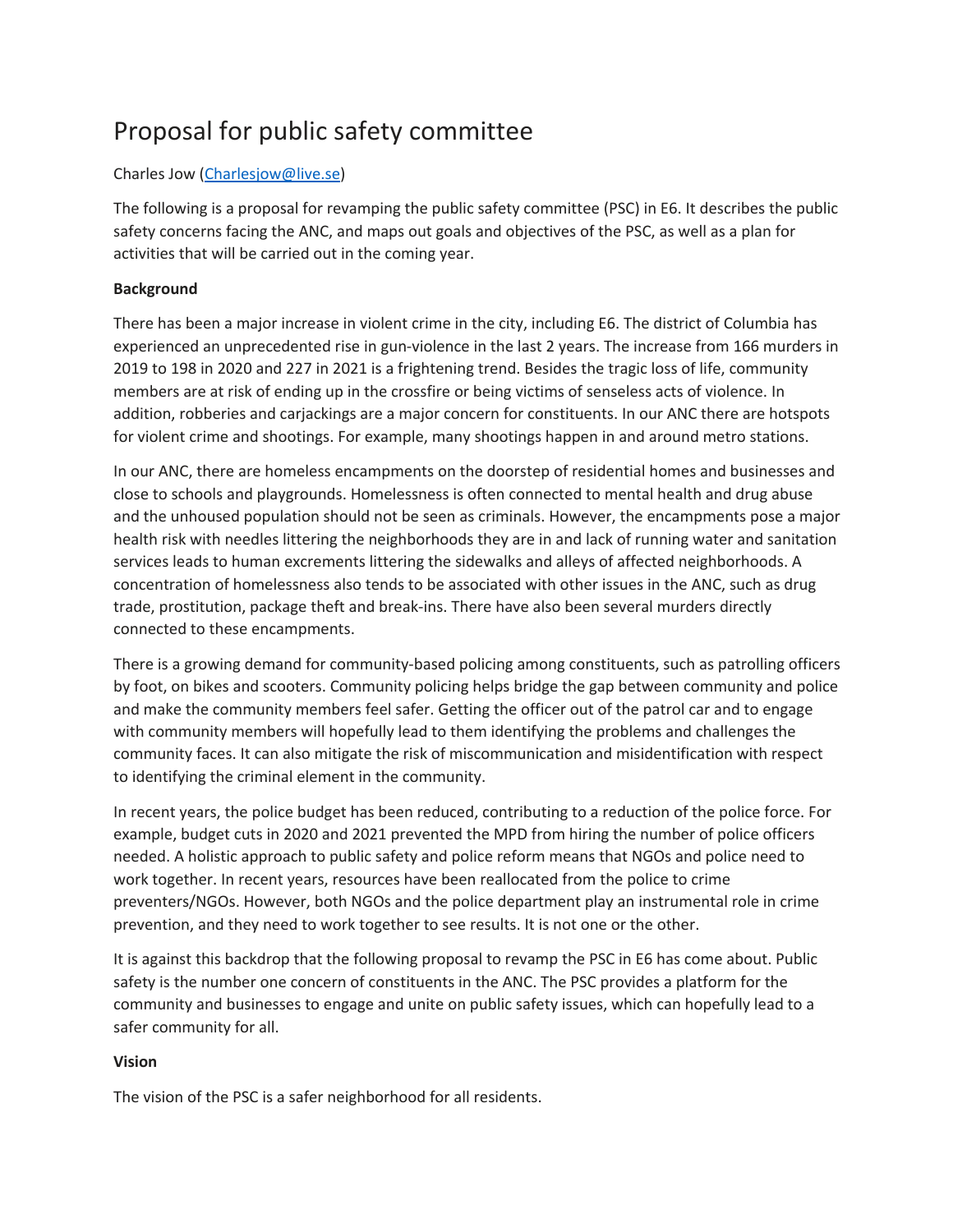#### **Goals:**

- Reduction in crime
- No homeless encampments in residential areas or close to schools
- Businesses are more involved in community engagement
- The ANC is more aware of the public safety concerns facing constituents
- More proactive policing in the ANC
- An established relationship with the metro transit police department

# **Objective of the PSC**

The objective of the PSC is to provide a platform for constituents in the ANC to voice their concerns and engage in the public safety agenda, to connect businesses with non-profit organizations around public safety and work together with the police department and the city to improve public safety in our ANC and beyond. The PSC will also identify and advocate for public safety priorities of the ANC.

# **Strategies:**

The strategy of the PSC is to (i) create a public safety platform in the ANC to better capture concerns and problems facing the community and help identify solutions, (ii) organize businesses, NGOs and community members in events, together with the police department and city to help draw attention to problems facing the community, (iii) advocate for public safety priorities of the ANC in broader policy discussions.

The PSC will be a platform to engage community, police and youth in positive activity throughout our ANC. For example, the PSC will leverage city wide initiatives, such as Green Team Keeping it Clean, which is an event managed by the city and the MPD and invites community members and youth to join police officers in community cleanup events. Last year, the Green Team Keeping it Clean initiative was successfully carried out in the ANC and this will be used as a blue print for future events. By bringing the community and the police together, these events can facilitate dialogue (provide an opportunity for community members to discuss issues or concerns regarding their neighborhood) and improve the relationship between the police and community (for the police to put faces on community members and vice versa). By engaging the youth in these events, it will hopefully lead to them having positive experiences with police. There will be fundraising around these events, so that lunch can be provided to participants at local restaurants. Over \$2000 was collected for last year's event in the ANC.

In the ANC, there are a lot of businesses that have public safety concerns and how this affects their tenants, patrons and guests. Business owners have shown a willingness to support initiatives that could mitigate the violence and suffering in the communities. The PSC can serve as a bridge between businesses and non-profit organizations related to public safety, such as community centers, afterschool programs, homeless shelters, building blocks, etc., by facilitating communication and channeling donations. Different areas in the ANC have different problems so by getting businesses and NGOs together, problems can be discussed and highlighted, and specific solutions can be brought forward, hopefully with some financial backing. For example, the intersection of O and 8<sup>th</sup> street NW has experienced multiple shootings involving young men and businesses are very concerned and willing to contribute towards a solution. While there is no ultimate solution, increasing the presence of violence preventers and do outreach for afterschool programs in this specific area may help mitigate the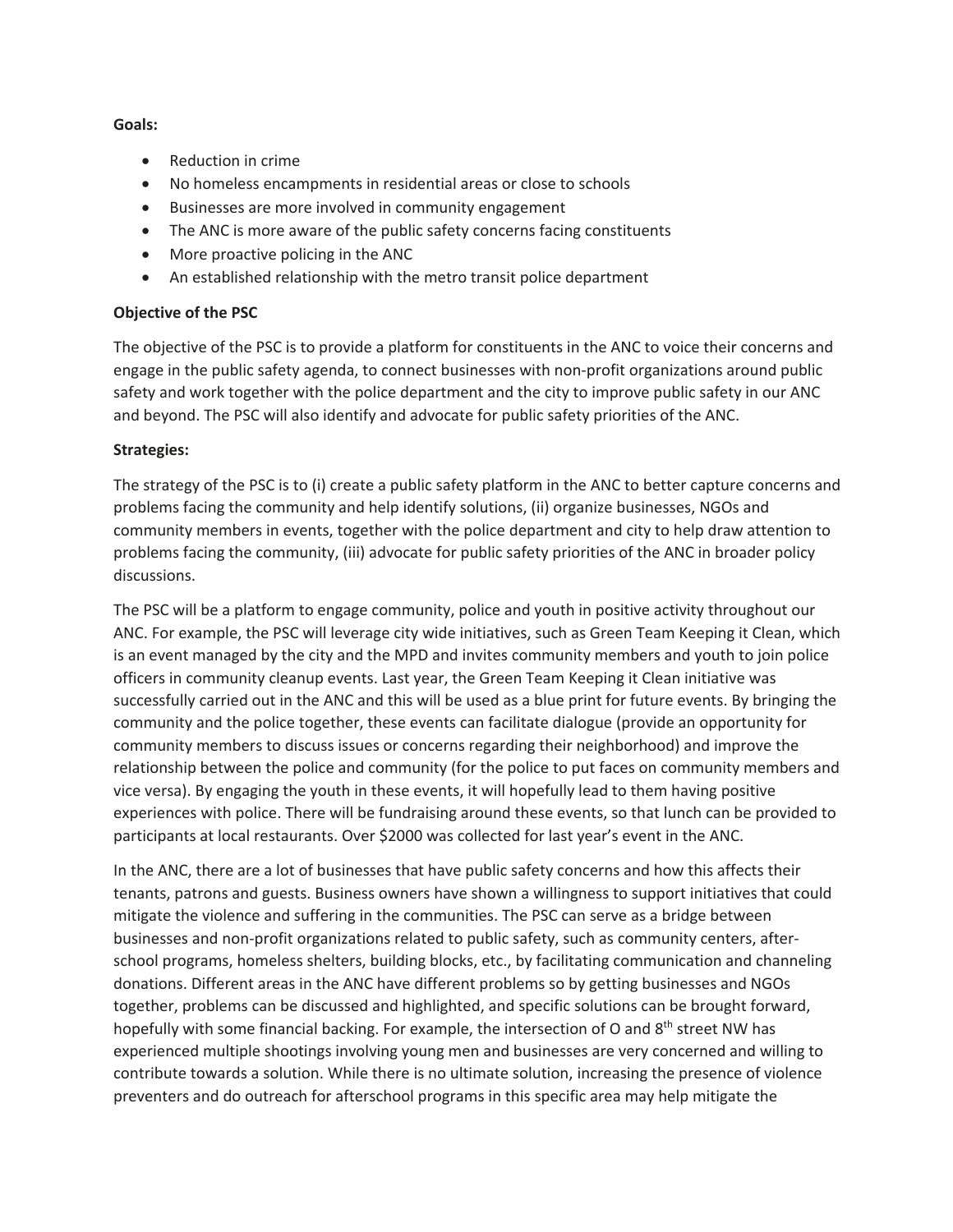problem. This could potentially be achieved by identifying the relevant NGOs and actors and connecting them to community and businesses (facilitating the meetings, sponsoring events, collecting donations, etc.).

The PSC will collaborate with the metro transit police department. A lot of violent crime in our neighborhoods happen in and around metro stations. Since the metro transit police department is responsible for the safety and wellbeing of metro commuters, they need to be held accountable.

The PSC will work with the community to meet needs and address concerns of constituents. The PSC will collect concerns and requests from constituents. And when possible, help address issues. For example, the PSC can provide support to constituents interested in setting up a neighborhood watch. The PSC could also advocate for better access to pick up locations for packages to mitigate package theft. The latter would have wider benefits since the package theft is financing other crimes, primarily drug trade.

The PSC will advocate for public safety priorities of the ANC in broader policy discussions:

- The PSC plans to work with the city's encampment office and NGOs to ensure the safety of all our community members, unhoused and housed residents alike. The role of the PSC will be to work with businesses, communities, NGOs to identify high-risk hotspots in our ANC and advocate to the city's encampment office to allocate resources towards these areas. The unhoused residents are some of the most vulnerable groups in the ANC and should be protected.
- The PSC will advocate for a more proactive police department and for a holistic approach to public safety and police reform. This includes more community policing. In addition, the PSC will advocate for revamping the city's anti-gun units, in line with the NYC strategy to target gun violence<sup>1</sup>, by installing neighborhood safety teams.<sup>2</sup>
- The PSC will advocate for providing the MPD with the financing and resources needed to sustain a healthy police force.

# **Actions (for the coming year):**

- Organize Green Team Keeping it Clean community cleanup events, first one on April 23rd.
- Being out in the community talking to affected businesses and residents and identify public safety concerns and problems.
- $\bullet$  Identify encampment hotspots<sup>3</sup> by surveying the ANC, as well identifying and engaging with affected residents and businesses.
- Identify crime hotspots by surveying the ANC, as well identifying and engaging with affected residents and businesses.
- Map our relevant NGOs active in the ANC.
- Meet with encampment office.
- Establish a relationship with metro transit police department.

<sup>1</sup> https://nypost.com/2022/03/14/first-wave-of-nypds-new-anti-gun-units-hits-the-streets/

<sup>&</sup>lt;sup>2</sup> The safety teams will be specialized units with a high level of training both in community engagements and deescalation tactics. They will operate in a proactive way, by being present in high-risk areas and prevent crimes before they are committed.

<sup>&</sup>lt;sup>3</sup> Encampments located in residential areas or close to schools, etc.